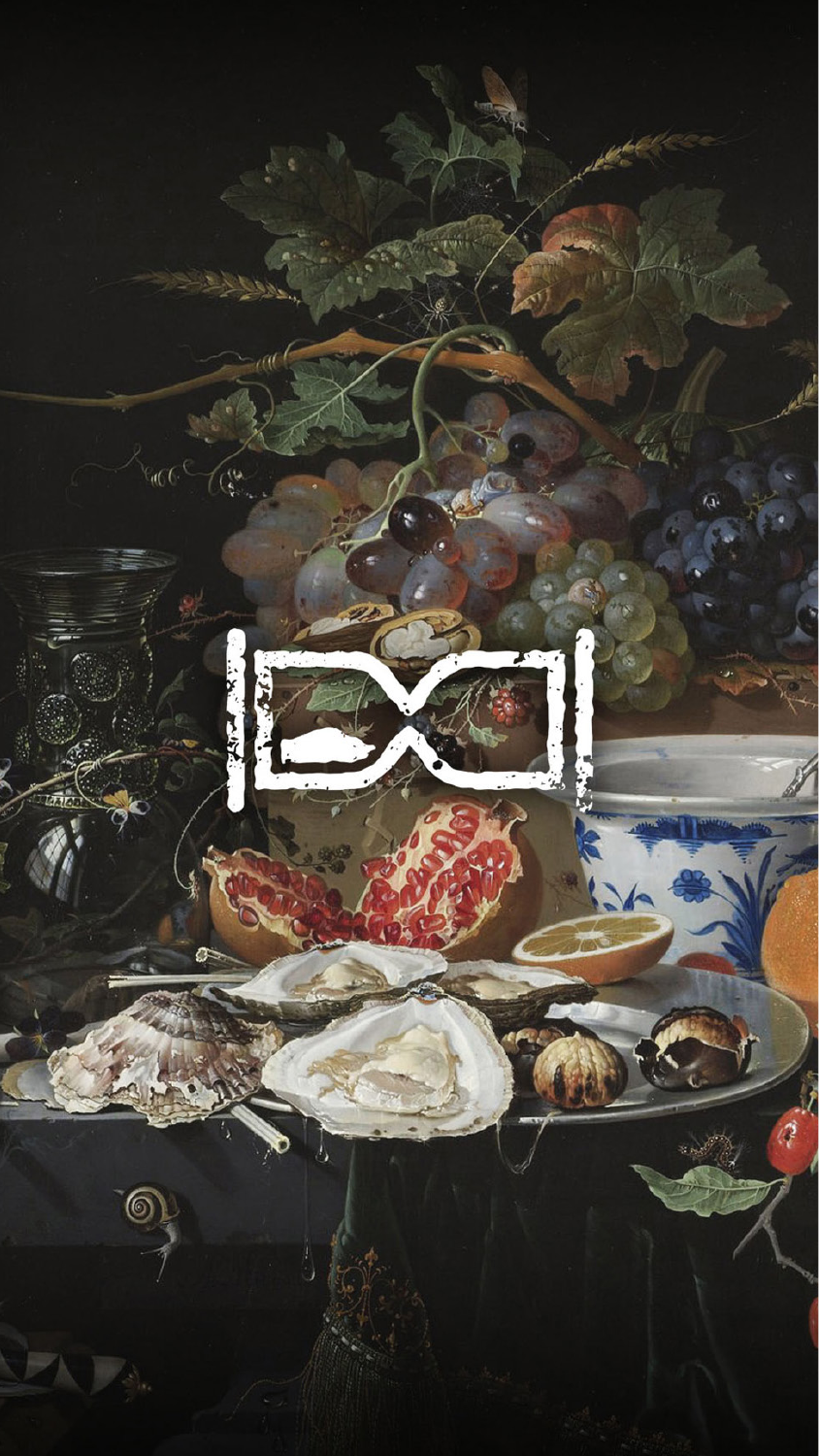



### **OVERVIEW**

# **CONTEXT**

For today's practice we will be digging into the disciplines of fasting and sabbath rest, and exploring the art of being a "non-anxious presence" in the transitional seasons of our lives. This wilderness practice is designed to be a full-day experience but you are welcome to modify it for your context.

According to the Jewish calendar Saturday is the last day of the week and is observed as the Sabbath. As you know, Sabbath is the day of the week set aside from the other six to pause all work, to rest, and to reflect on the goodness and provision of God. The foundations for the Sabbath come from the Genesis account of creation in which God crafted the universe in six days and on the seventh day He rested after declaring His handiwork "fnished" (Genesis 2:1). But what's even more interesting is that God didn't just create Sabbath for humans, He observed it Himself. What a beautiful image: the God who rests expects us to do the same.

Meanwhile, back in the Easter story, it's the Sabbath. Where do we find Jesus? Resting ("sabbathing") in the grave. This isn't a coincidence and it isn't the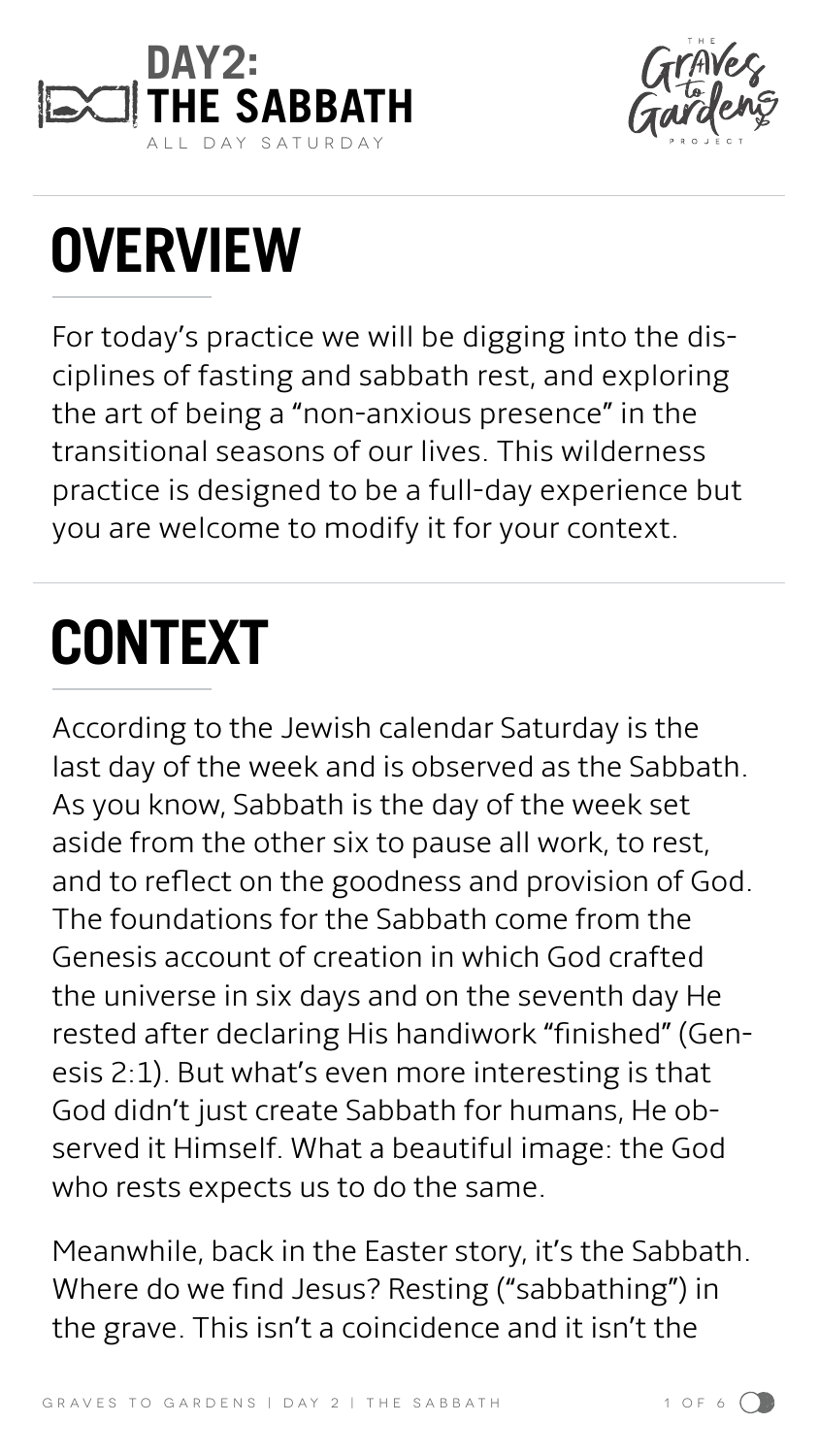GRAVES TO GARDENS | DAY 2 | THE SABBATH 2 OF 6

frst time we fnd Jesus having a nap (if you will) in the middle of a generally intense situation. Remember the infamous storm on the Sea of Galilee? The one where Jesus is sleeping in the stern of the boat while the disciples are scared out of their minds (Mark 4:35-41)? Despite the massive responsibility of being "the hope of the world" Jesus somehow manages to live from a posture of sabbath rest even in the midst of crisis; a quality that is rarely seen in our modern, frantic world.

## **ACTICE PART TECH BLACKOUT**

Today, with this in mind, we'll choose to embrace Sabbath in the hope of becoming what one writer calls a "non-anxious presence". Like Jesus, we will slow down, lay fear to rest, and allow ourselves to be at ease even within the darkest of graves or the most turbulent of storms. With an abiding trust in the God who makes all things new, we will lean fully into the wilderness of waiting, believing that new life will eventually spring up from the grave of our hopes. Let's embrace the gift of Sabbath together.

#### SABBATH | FASTING | PRESENCE

### **HOW TO**

As a practical expression of Sabbath, today's practice is built around a full day fast from the distrac-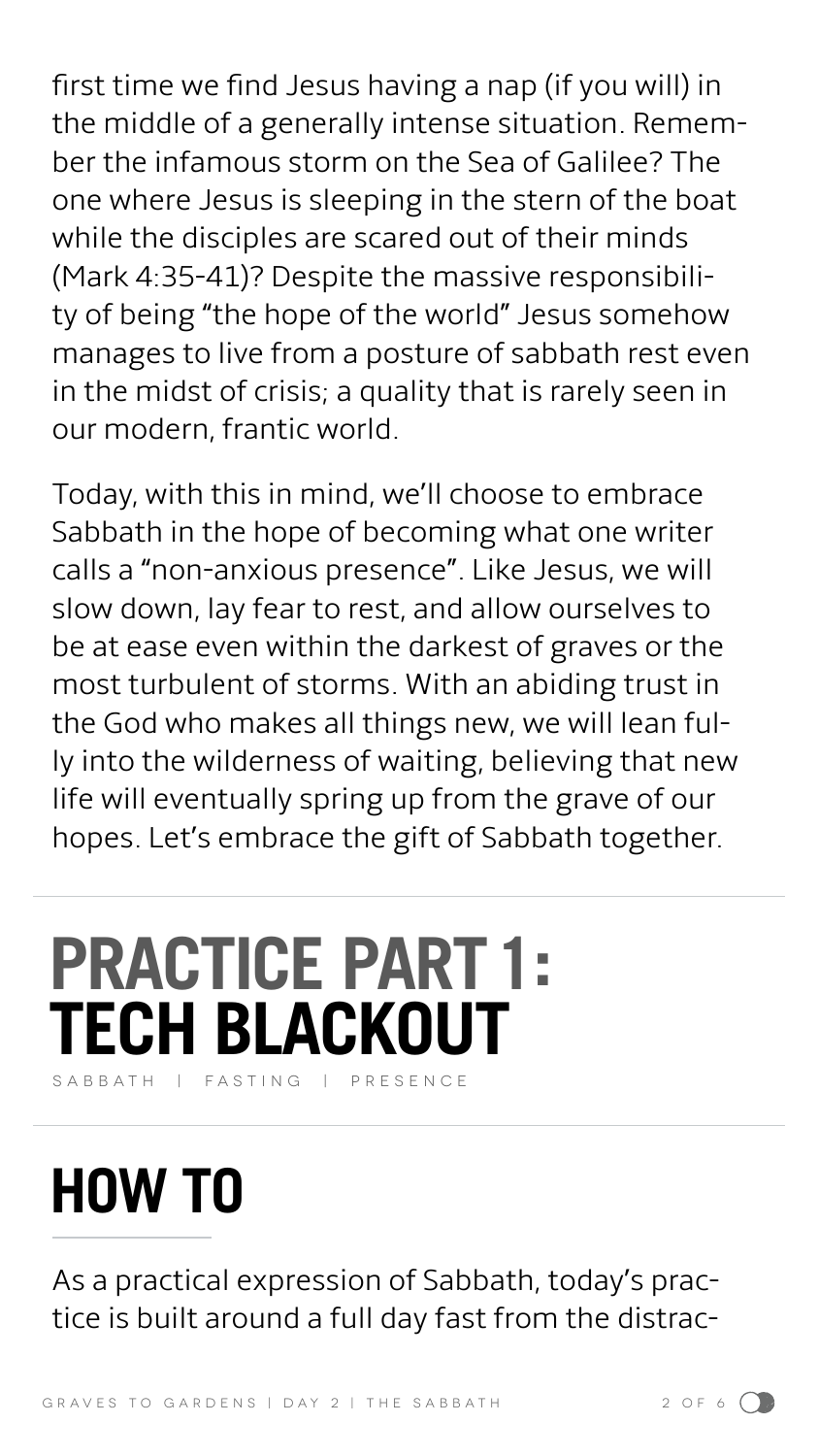GRAVES TO GARDENS | DAY 2 | THE SABBATH 3 OF 6



tions of technology. You are invited to fully unplug from the chaos of our heavily entertained and hyper-connected world and to choose to be present to your surroundings, to those around you, and to the input of your five senses. We recommend the following steps:

**1. Set a start and end time together:** Ideally that would be a 24 hour period starting Friday at dusk and ending Saturday at dusk, however any amount of time will do (we recommend at least 4 hours for entry level impact). The longer you go, the more you will receive from this practice.

**2. For best results:** Go dark on all forms of digital entertainment. Turn off all electronic devices, mobile phones, tvs, laptops, gaming systems, etc.

**3. Turn off your internet router** (unplug or power down).

**4. Place all mobile devices in a box or basket** and put them somewhere out of sight.

**5. Emergency Contact:** You may want to let a few people know how to get in touch with you in case of emergency but emphasize that you won't be available for regular communication (see social media option below).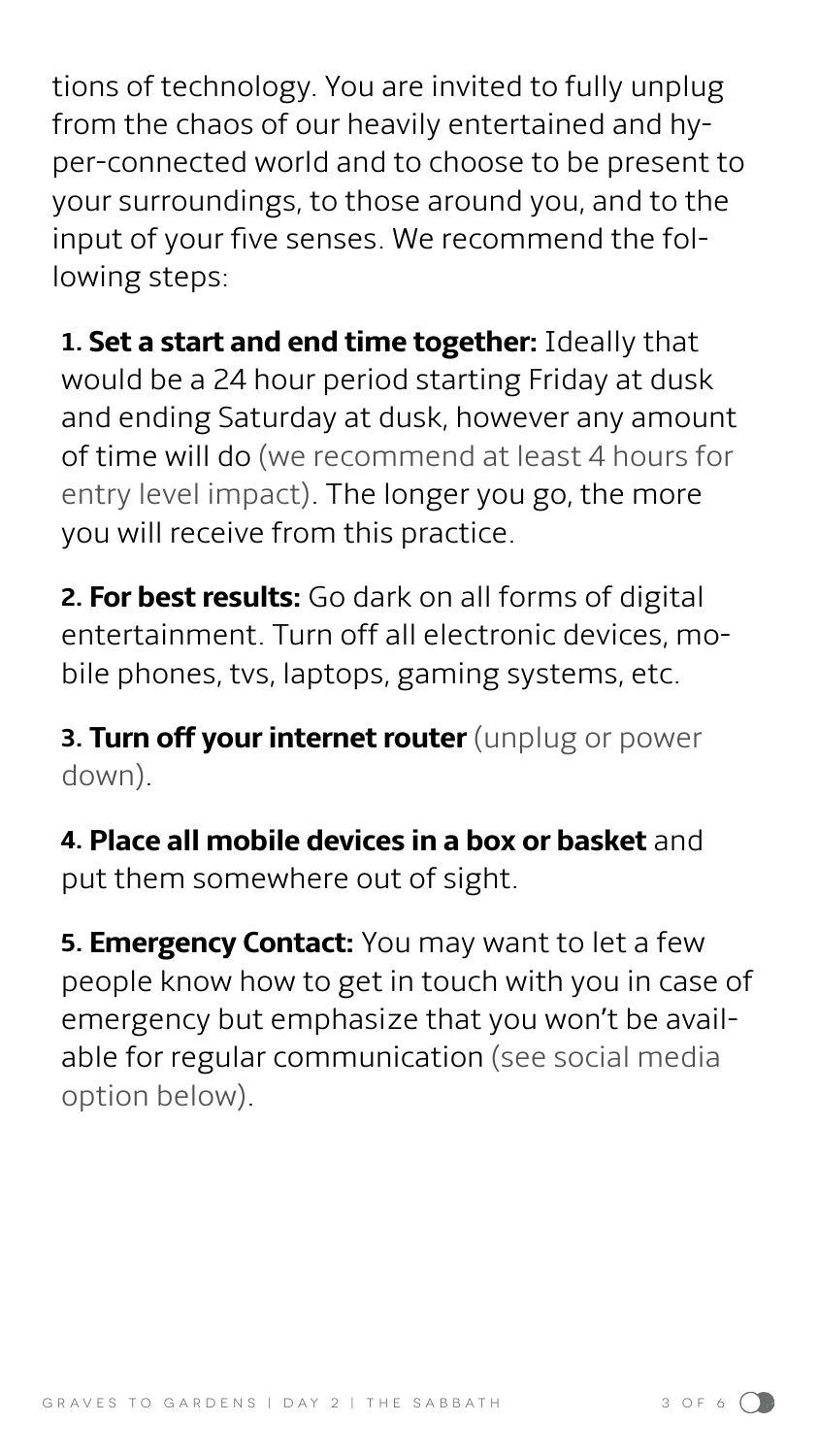**OPTIONAL:** Before going "tech-dark" post the "time-out" image. Share about your Easter Sabbath tech-blackout. Invite others to join you as well.

Time-out image availble at gravestogardens.com

*#gravestogardens*



# **SOCIAL MEDIA**

# **PRACTICE PART 2: SABBATH IDEAS**

SCRIPTURE | CREATIVITY | PRESENCE | PILGRIMAGE | HOSPITALITY

### **1. READ SCRIPTURE**

Most of the library of scripture was written to be read out loud in large portions. Gather your household, choose a book of the Bible or a large section of scripture and read it out loud together. Consider taking turns with each chapter and try to avoid discussion until you've completed the entire reading (alternately, try reading an entire book of the Bible in one sitting by yourself).

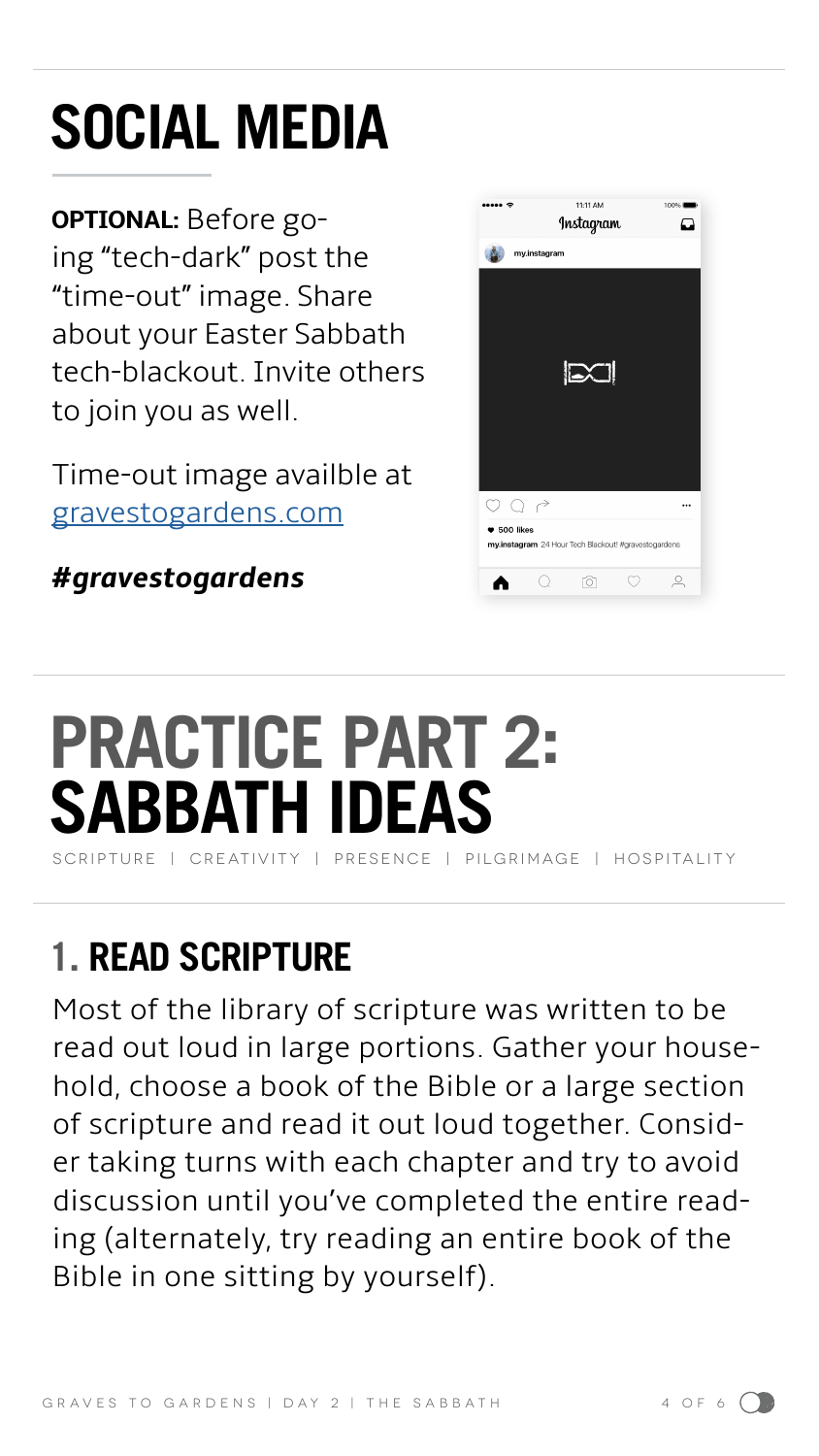### **2. GET CREATIVE**

Embrace the joy of making, building, drawing, crafting, sculpting, baking, and shaping. Make sure you're doing it from a posture of rest vs. a desire to "accomplish a task".

#### **5. BOOK & BLANKET**

As a group (or by yourself) spend some time curled up with a good book and a blanket. Consider reading out loud together (Lewis or Tolkein anyone?) or, if

#### **4. PILGRIMAGE**

A pilgrimage is a journey with a spiritual purpose. Try going on a walk or hike with the intention of observing the goodness of God wherever you can find it. Breathe in the fresh air, feel the stable ground beneath your feet, notice the unique aspects of flora and fauna wherever you find them. Pause in areas of particular beauty or calm to "bathe" in the serenity and power of God's creation. Thank Him for the gift of nature.

#### **3. BE HERE NOW**

Practice being extra-present where you are. Pause for a few minutes during the day and thank God for your five senses each by name. Be still and take time to observe what you hear, smell, and see. Enjoy the taste of a good meal or the feel of a comfortable blanket, chair or even a bath.